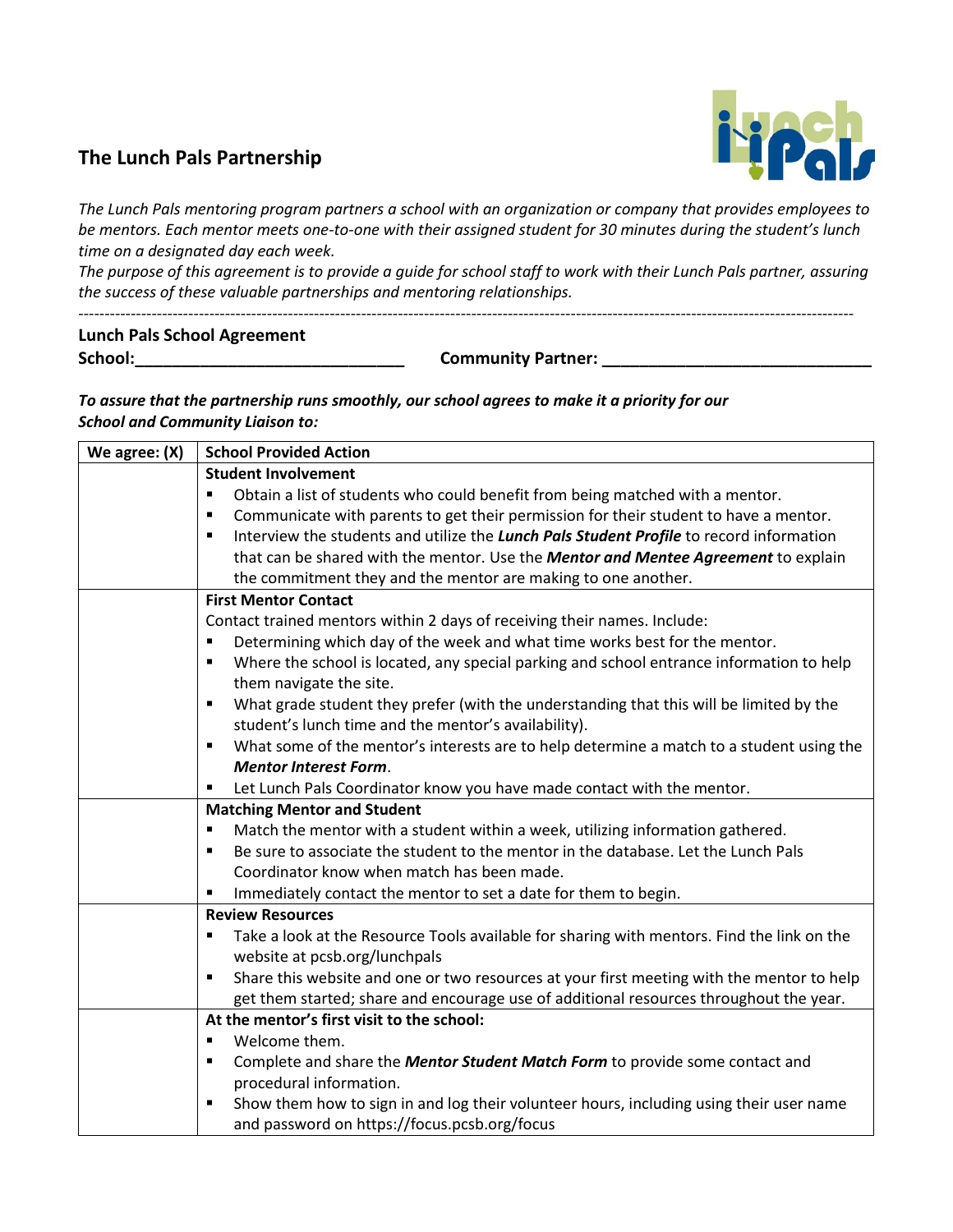| Present the mentor with the Mentor and Mentee Agreement to explain the commitments<br>٠        |  |  |
|------------------------------------------------------------------------------------------------|--|--|
| they and their student are making.                                                             |  |  |
| Share your contact information and working hours.<br>٠                                         |  |  |
| Explain the procedure the mentor should follow to find their student each week and<br>٠        |  |  |
| where they can sit.                                                                            |  |  |
| To assure that an unnecessary trip to the school isn't made by the mentor when student is<br>٠ |  |  |
| absent, call the mentor if their student is absent that day.                                   |  |  |
| Let mentors know how to contact the school when they are unable to attend on<br>٠              |  |  |
| scheduled mentoring day and need to reschedule.                                                |  |  |
| Facilitate a meeting to help the student and mentor get to know each other and briefly go<br>٠ |  |  |
| over and sign the Mentor and Mentee Agreement.                                                 |  |  |
| Share available resources.<br>٠                                                                |  |  |
| At the mentor's next visit to the school:                                                      |  |  |
| Check in briefly to make sure all is going well.<br>٠                                          |  |  |
| Remind mentor to log their hours to help them get in the habit of doing so.<br>٠               |  |  |
| Ongoing:                                                                                       |  |  |
| Say thank you to mentors to let them know they are appreciated.<br>٠                           |  |  |
| Send students reminder notices of mentor meetings.<br>٠                                        |  |  |
| Remind mentors to log their hours.<br>٠                                                        |  |  |
| Email the mentors in advance with information that may impact visits: holiday breaks,<br>٠     |  |  |
| other days off, testing dates.                                                                 |  |  |
| Check to be sure mentors are showing up regularly and are recording their hours.<br>٠          |  |  |
| Check in at least once a month to ask mentors how things are going, provide resources,<br>٠    |  |  |
| and obtain answers to any questions they might have. Utilize the Lunch Pals Coordinator        |  |  |
| as a resource as needed.                                                                       |  |  |
| Communicate once a month with the community partner's designated contact, keeping<br>٠         |  |  |
| them informed about any mentors who are not attending on a regular basis so they can           |  |  |
| follow up with them.                                                                           |  |  |
| Share mentor and student stories with the Lunch Pals Coordinator. These are great to<br>٠      |  |  |
| feature in newsletters and additional ways of communication with current and potential         |  |  |
| partners and the community.                                                                    |  |  |
| <b>Nearing End of School Year</b>                                                              |  |  |
| In April, begin the process of asking mentors if they plan to return in the next school year.  |  |  |
| Inform them of the approximate timing and let them know the procedures for<br>٠                |  |  |
| reconnecting with their student.                                                               |  |  |
| Invite them to the end of year volunteer recognition event being held at your school.<br>٠     |  |  |
| <b>Mentor Contact in the New School Year</b>                                                   |  |  |
| Send out a welcome back email when school resumes:                                             |  |  |
| Ask if there have been any changes with mentors.<br>$\circ$                                    |  |  |
| Let them know when you expect to resume mentoring sessions.<br>$\circ$                         |  |  |
| While waiting for the final student count/assignments, check to see which<br>$\circ$           |  |  |
| students have returned & make a list of their classes & lunch times.                           |  |  |
| For those mentors whose students did not return, email them individually to<br>$\circ$         |  |  |
| inform them of the change and what school their student is attending. Ask                      |  |  |
| whether they intend to follow the student to their new school or if they would like            |  |  |
| a new assignment at your school. If they intend to follow the student, contact that            |  |  |
| school informing them of the pair and ask who the contact will be. Forward that                |  |  |
| information to the mentor.                                                                     |  |  |
| Make a schedule for this school year in the form of a spreadsheet that only<br>$\circ$         |  |  |
| includes student's first names that notes the day and time their mentor can visit;             |  |  |
| send it to all mentors who are returning to your school.                                       |  |  |